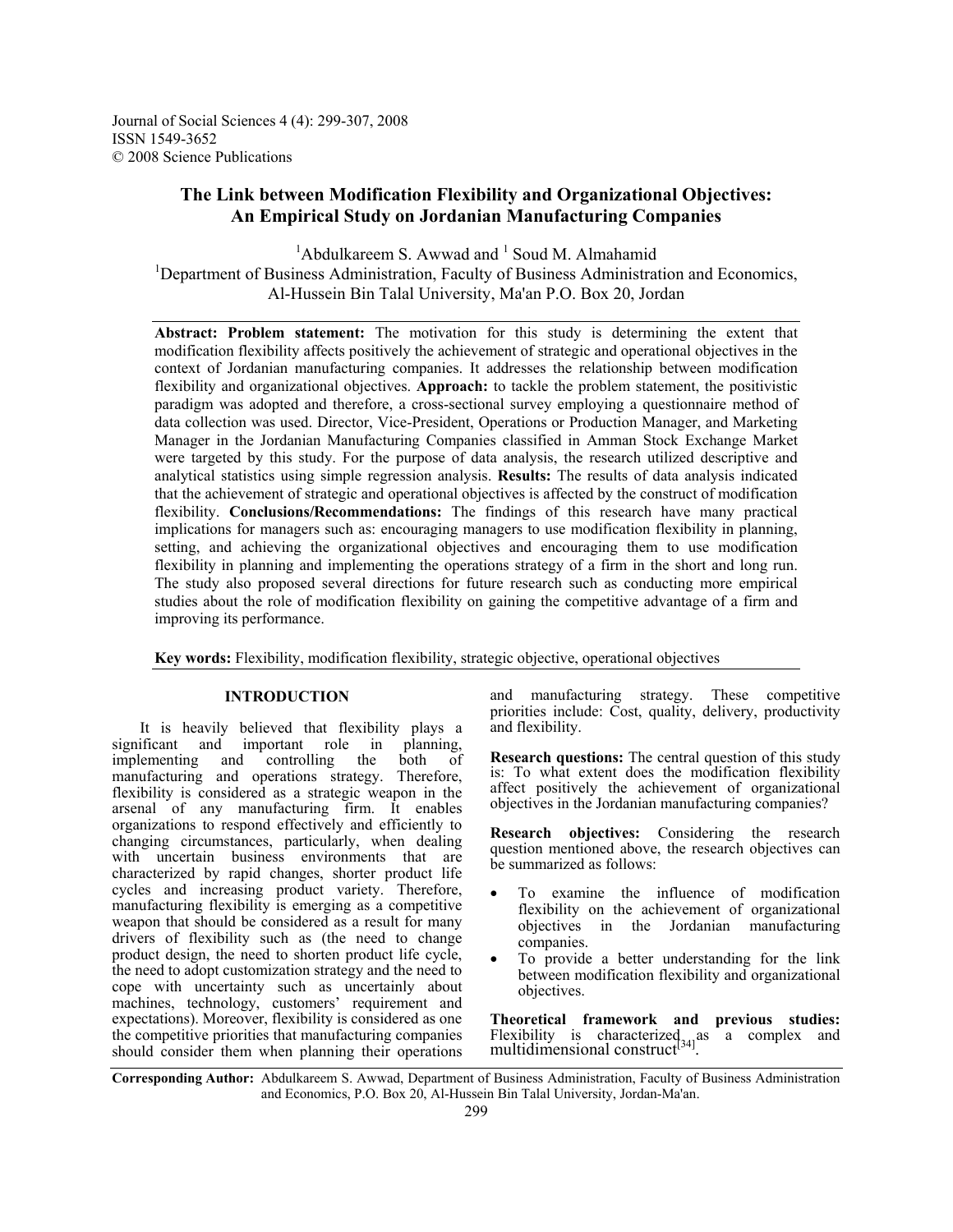| J. Social Sci., 4 (4): 299-307, 2008 |  |
|--------------------------------------|--|
|--------------------------------------|--|

| Author(s)/ $Researcher(s)$         | Flexibility (classification) dimensions                                                                               |
|------------------------------------|-----------------------------------------------------------------------------------------------------------------------|
| Buzacott <sup>[4]</sup>            | Job flexibility is the ability of the system to cope with changes in jobs to be processed by the system.              |
|                                    | Machine flexibility is the ability of the system to cope with changes and disturbances at the machine and work        |
|                                    | stations.                                                                                                             |
| Sethi and Sethi <sup>[34]</sup>    | Basic flexibilities (machine, material handling, operation)                                                           |
|                                    | System flexibilities (process, routing, product, volume, expansion)                                                   |
|                                    | Aggregate flexibilities (program, production, market)                                                                 |
| Gupta and Somers <sup>[15]</sup>   | Structural flexibility "flexibility of the technology and human resources                                             |
|                                    | Infrastructural flexibility "flexibility of the systems, the procedures and the practices which integrate and co-     |
|                                    | ordinate the operations                                                                                               |
| Chen et al. <sup>[8]</sup>         | Production flexibility, which includes the following types of flexibility: (machine flexibility, process              |
|                                    | flexibility, routing flexibility, manpower flexibility, material handling flexibility, programming flexibility).      |
|                                    | Marketing flexibility, which includes the following types of flexibility: (product flexibility, volume                |
|                                    | flexibility, mix flexibility, expansion flexibility).                                                                 |
|                                    | Infrastructural flexibility, which is the flexibility of the organization.                                            |
| Narasimhan and Das <sup>[25]</sup> | <b>Operational flexibilities (Machine /shop level)</b> : This level consists of the following dimensions (equipment   |
|                                    | flexibility, material flexibility, routing flexibility, material handling system, program flexibility).               |
|                                    | <b>Tactical flexibilities (Plant level):</b> This level consists of the following dimensions (mix flexibility, volume |
|                                    | flexibility, modification flexibility)                                                                                |
|                                    | Strategic flexibilities (Firm level): This level consists of two dimensions (New product flexibility, Market/         |
|                                    | delivery flexibility).                                                                                                |
| $Oke^{[28]}$                       | New product flexibility: The ability of a manufacturing system to introduce and manufacture new parts and             |
|                                    | products <sup>[27]</sup> .                                                                                            |
|                                    | Mix flexibility: The ability of the organization to produce different combinations of products economically and       |
|                                    | effectively, given a certain capacity $[43]$ .                                                                        |
|                                    | Volume flexibility: The ability of the organization to operate at various batch sizes and/or at different             |
|                                    | production output levels economically and effectively $[43]$ .                                                        |

Table 1: Classifications of flexibility

 It means adaptiveness, responsiveness, agility, resilience, freedom, compromise, openness, adjustment, versatility, customization, elasticity and so on<sup>[36]</sup>. Therefore, flexibility is classified into different categories using different perspectives. A summary of flexibility classifications is provided in Table 1.

 The benefits of flexibility: Reviewing the literature on flexibility<sup>[14,20,21,23,29,34,39,40]</sup> shows that flexibility offers the following benefits to organizations:

- Increasing sales volume, or preventing sales being lost, by making products more competitive (e.g. delivery, price, quality, product, specification);
- Increasing selling price, without a corresponding increase in product cost or loss of sales (e.g. charging a premium price for improved delivery);
- Eliminating unprofitable orders (e.g. by improving quotation system);
- Reduced inventory levels;
- Reducing product delivery times;
- Improving the reliability of delivery promises;
- Improving the ability to match product specification to customer needs;
- Reduction in scrap and rework that comes from eliminating set-ups;
- Improving delivery performance;
- Having a greater ability to cope with uncertainty;
- Managing manufacturing schedule fluctuations;
- Applying Just In Time (JIT)purchasing;
- Managing demand volatility, demand seasonality and forecast accuracy;
- Improving supplier responsiveness;
- Affecting positively a firm's performance;
- Enabling firms to fully explore various product definitions and ideas; and
- Allowing firms to gather customers' feedback and investigate design feasibility.

**The need for flexibility:** With regard to the role of flexibility in enabling organizations to cope with uncertainties,  $De$  Toni and Tonchia<sup>[10]</sup> argue that flexibility is needed due to the following factors (products: wideness of the range, number of parts; manufacturing processes planning and control, the variability of demand, shorter life cycles of products and technologies, increased customization, and shorter delivery times). Gupta and Somers<sup>[15]</sup> emphasize that companies need more flexibility when they decide to compete in the high end of markets on the one hand and to respond to competitors' actions on the other hand. Similarly, Wainwright and Bateman<sup>[40]</sup> argue that the need for flexibility is emphasized in response to changes associated with compression of product life cycles, increased product diversity and a reduction in customer lead times. A need for wider product scopes and the trend towards shorter product life cycles are some factors that make flexibility a top priority issue in manufacturing strategy<sup>[27]</sup>. Similarly,<sup>[19]</sup> referring to<sup>[8, 10, <sup>13]</sup>, Corrêa<sup>[9]</sup> argue that the need for flexibility is</sup> argue that the need for flexibility is linked to two groups of factors namely: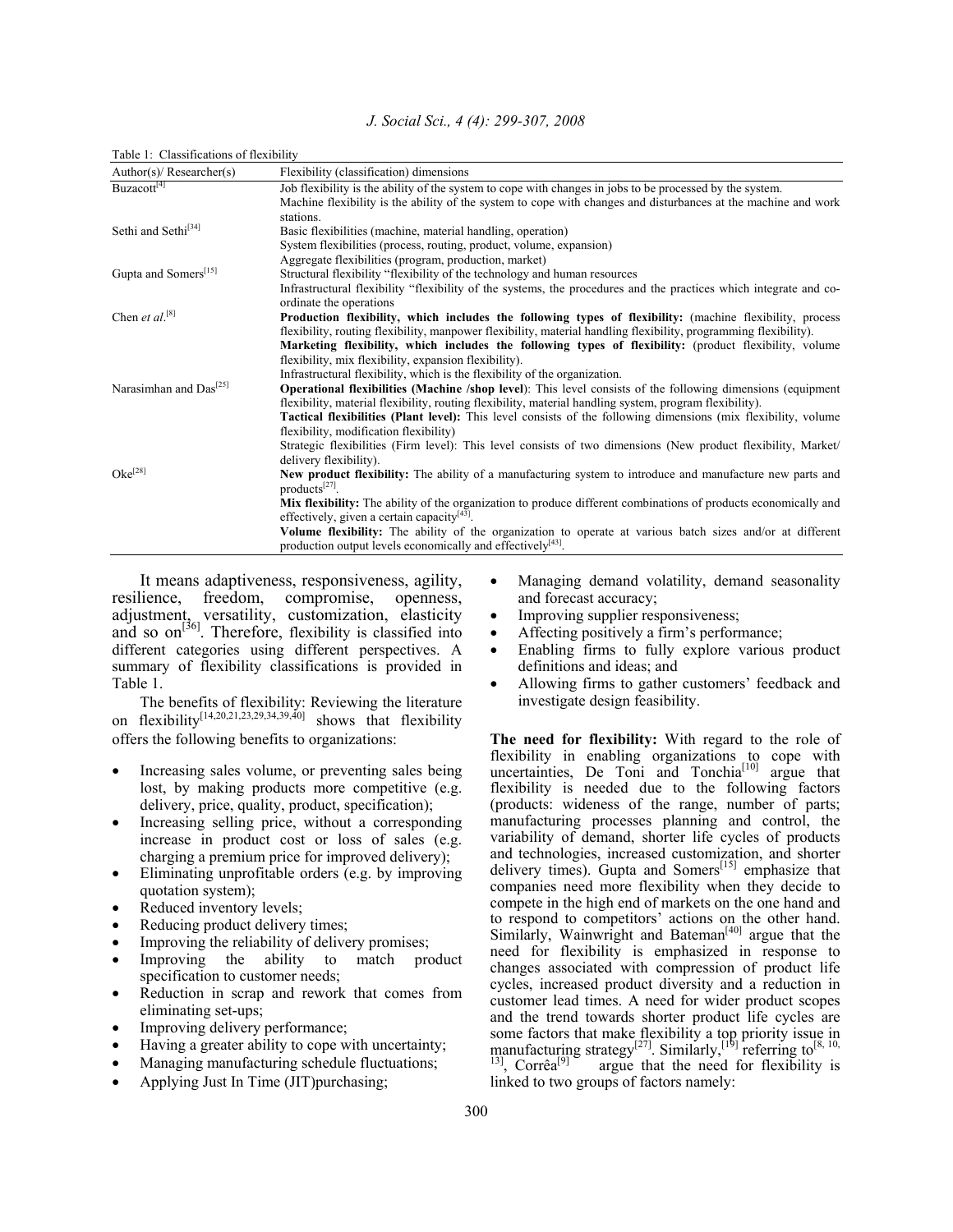- Market- related factors: examples on these factors include (increased product diversity, short product life cycle, the variability of the demand, shorter life-cycles of the products and technologies, wide range of products, increased customization and shorter delivery times).
- Manufacturing- related factors: examples on these factors include (focused manufacturing, manufacturing technology innovation, unexpected competitors, uncertainty with respect to machine downtime, uncertainty of whether the material input meets the standards of the process, changes with respect to delivery times of raw materials and variations in workforce).

**Organizational objectives:** Objectives refer to what an organisation seeks to achieve through its existence and operation; it answers to the question, why are we in business? Organisations may have a variety of different objectives such as: growth in revenues, higher dividends, attractive economic value added, a bigger market share, high quality, lower costs relative to key competitors, and higher levels of customer satisfaction than rival (Thompson and Strickland  $[38]$ . According to Steiner<sup>[35]</sup> preparing objectives should consider (suitability, measurability, feasibility, acceptance, flexibility, motivation, clearness, people participation and purposive ness). In this context, Berson and Avolio<sup>[2]</sup> referring to Gillen<sup>[13]</sup> state that "The effectiveness of strategic goal implementation depends on how well leaders in an organization perceive and clarify the goals, translate them into more specific goals tied to respective units and then encourage an open learning environment to facilitate the pursuit and successful completion of the goals". However, organizational objectives should be linked to a firm's strategy. Therefore, Managers are responsible for directing followers towards achieving organizational objectives in consistent with organization's mission, vision, strategy and goals $^{[2]}$ . In summary, objectives serve organizations through  $^{[26]}$ :

- Providing managers with clear targets which they can study towards
- Deciding priorities by focusing on the desired ends and results
- Building commitment through encouraging employees to commit themselves to the ends of the organization
- Serving as measuring rods against which choices can be made
- Serving as measuring rods against which against which performance is appraised

Influencing motivation as the clear and achievable objectives can offer a sense of personal achievement to the individual.

Bennett $[t]$  gives the following examples of operational objectives:

- Increasing the volume sales
- Increasing the market shares of various market segments
- Minimizing the production cost
- Maximizing the plant utilization
- Generating large cash flows
- Expansion of working capital
- Improvements in credit control (for example: reducing the average period needed to collect a debt)

Similarly, Berson and Avolio,  $2004^{[2]}$  give the following example on strategic objectives:

- Emphasize cost reduction;
- Changing union agreements;
- Preserving technological advantages;
- Realizing new business environment;
- Moving into new markets and more clients;
- Developing innovative products as opposed to obsolete products;
- Move into new markets and more clients;
- Moving to foreign markets;
- Increasing shareholders' wealth;
- Being a leading company;
- Developing, producing and supplying new products;
- Improving work processes; and
- Becoming profitable in the short- term to achieve long-term goals.

Achieving the above objectives is the responsibility of leaders at all levels in organizations. This notion is supported by Cannella and Monroe<sup>[5]</sup> in which they indicated that Leaders at all levels are responsible for the dissemination of strategic organizational goals, as well as for convincing their constituents to effectively implement those goals

**Previous empirical works:** However, the model of this study was developed after reviewing many previous empirical works on flexibility. Table 2 shows the major finding resulted from recent previous empirical works related to flexibility.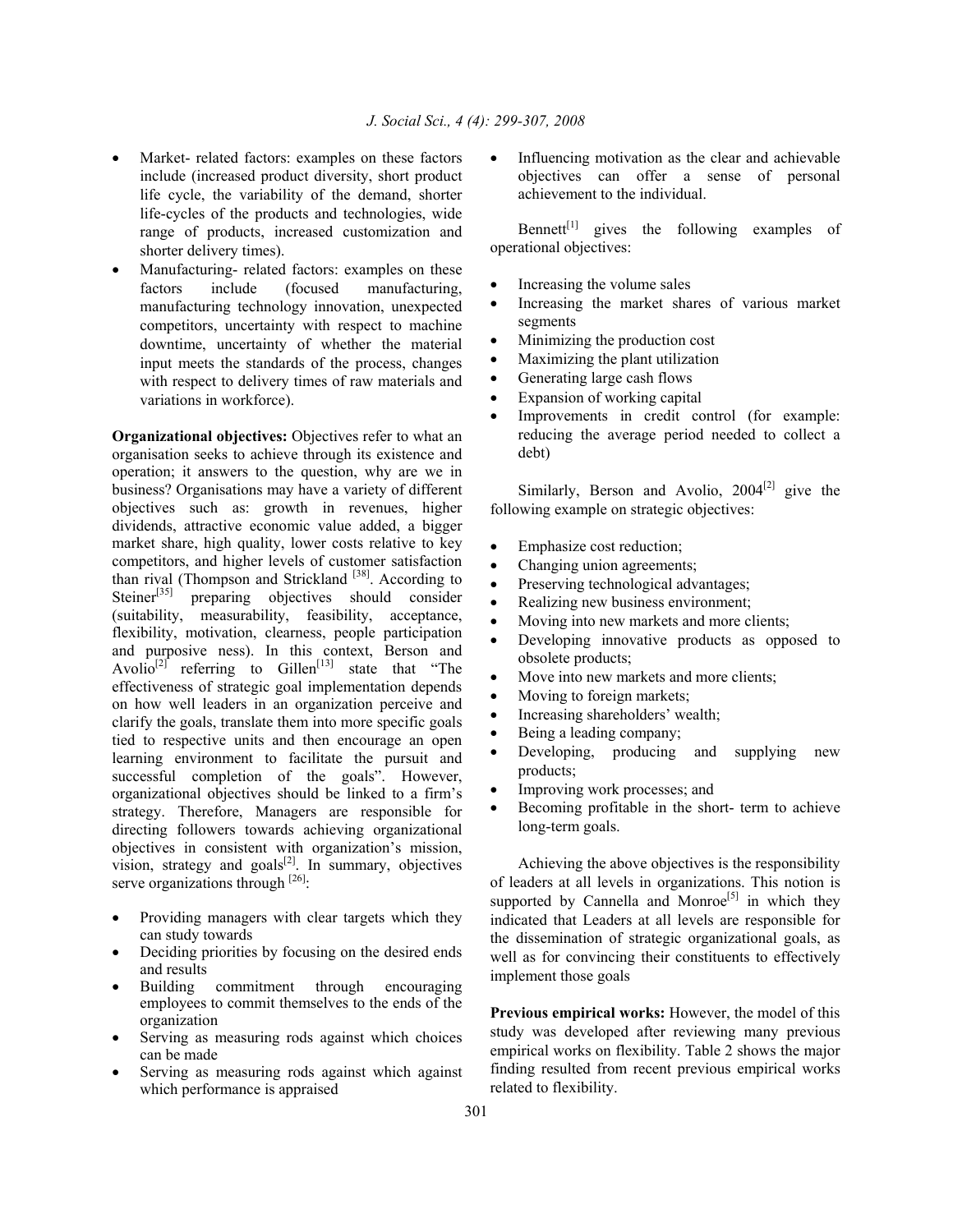| J. Social Sci., 4 (4): 299-307, 2008 |  |
|--------------------------------------|--|
|--------------------------------------|--|

| Author(s)/ researcher(s)            | Summary of the major finding, results, and conclusions                                                                                                                                                                      |
|-------------------------------------|-----------------------------------------------------------------------------------------------------------------------------------------------------------------------------------------------------------------------------|
| Jack and Raturi <sup>[18]</sup>     | Volume flexibility has a positive impact on financial and delivery performance of firms.                                                                                                                                    |
| Zhang et $al.^{[43]}$               | Volume flexibility and mix flexibility have significant, positive, and direct impacts on the customer satisfaction.                                                                                                         |
|                                     | Machine flexibility, labor flexibility, material handling flexibility, and routing flexibility have a significant,<br>positive indirect impact on customer satisfaction.                                                    |
| Chang et al. <sup>[6]</sup>         | New product flexibility has marginal significant effect on sales growth. Both product mix and volume flexibility<br>have a positive impact on sales growth. New product, product mix and volume flexibility lead to improve |
|                                     | business performance.                                                                                                                                                                                                       |
| Zhang et al. <sup>[41]</sup>        | Physical distribution flexibility and demand management flexibility have significant, positive, and direct<br>impacts on the customer satisfaction.                                                                         |
| Jack and Powers <sup>[17]</sup>     | Volume flexible capability had a direct effect (positive and significant) on customer-related performance                                                                                                                   |
| Chang et al. <sup>[7]</sup>         | Autonomy, innovativeness, risk-taking and proactiveness have significant positive effects on new product<br>flexibility.                                                                                                    |
| Verdu'-Jover et al. <sup>[39]</sup> | A good fit in the level of managerial flexibility and a high degree of financial flexibility are related to better<br>organizational nerformance                                                                            |

Table 2: results of selected empirical studies on flexibility



Fig. 1: Research model

# **MATERIALS AND METHODS**

**Research model:** After reviewing the literature the gaps were identified and the suggested directions for future research in the previous study were considered. For example,  $Boyle^{[3]}$  promote that future research should empirically focus on testing and developing a more complete and rigorous list of best management practices that are required for implementing manufacturing flexibility. The research model depicted in Fig. 1 is used to predict the anticipated relationships between (modification flexibility) and the achievement of organizational objectives.

#### **Operational definitions of the research variables**

**Independent variable:** Considering the research objectives and question mentioned above the operational definitions of the research constructs are as follows:

## **Modification flexibility (independent variable)**

- The ability of the manufacturing process to customize products through minor design modifications[25]. Customization of product means the quick response to deal with customers' needs and wants to satisfy all levels of customer expectations.
- The ability to modify features of pre-existing products $^{[7]}$ .

**Organizational objectives (dependent variables):**  According to Bennett<sup>[1]</sup>, objectives can be strategic, tactical, or operational. The focus of this research was on the strategic and operational objectives. These constructs are operationally defined below:

**Strategic objectives:** represent a managerial commitment to achieving specific performance targets within a specific time frame- they are a call for results than connect directly to the company's strategic vision and core values<sup>[38]</sup>. Examples on these objectives according to<sup>[2]</sup> include (becoming the market leader in a particular field, improving industrial relations within the enterprise, higher level of customer satisfaction than rivals, higher product quality than rivals, growth in revenue, superior customer service and wider geographic coverage than rivals)

**Operational objectives** imply the short term day-today or week-to-week, aims of a factory or department. The many reasons highlighting the operational objectives for implementing flexible manufacturing systems include: reduction in work-in-progress or inventory or both, reduction in lead time; reduction in labor, improved quality, improved machine utilization, reduction in (overall) costs, raised output of productivity, reduction in defects or scrap, reduction in absenteeism; reduction in breakdowns and optimum use of floor  $area^{[22]}$ . Bennett<sup>[1]</sup> consider the following objectives under the category of operational objectives (increasing the volume sales, increasing the market shares of various market segments, minimizing the production cost, maximizing the plant utilization, generating large cash flows and expansion of working capital).

**Research hypotheses:** The research model depicted in Fig. 1 is designed to predict the anticipated relationships between modification flexibility and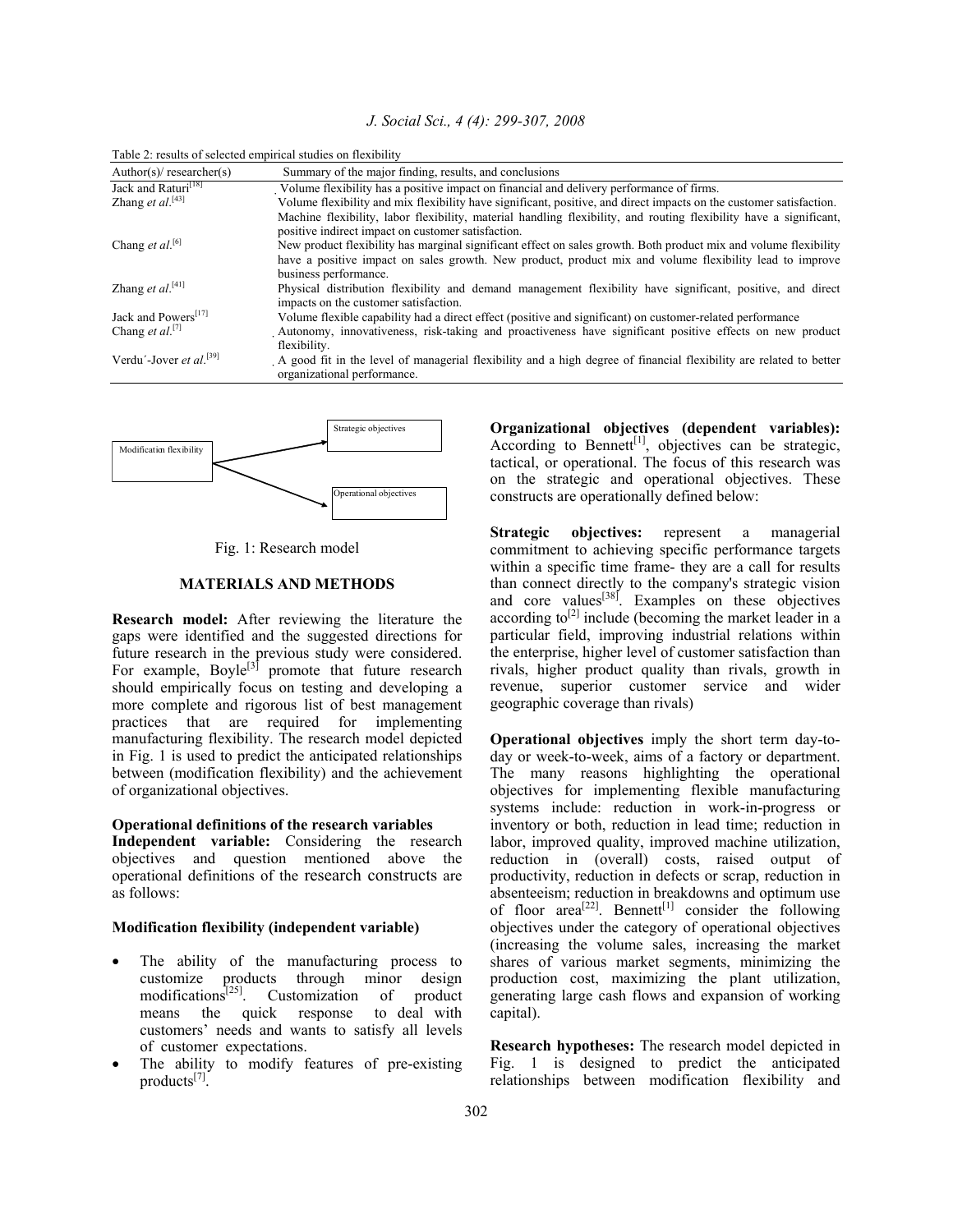organizational objectives. The model included one independent variable (modification flexibility) and two dependent variables (strategic objectives and operational objectives). Therefore, this research is designed to test two hypotheses to address its objectives. The two hypotheses can be formulated as follows:

- H1: Modification flexibility has a positive impact on the achievement of strategic objectives.
- H2: Modification flexibility has a positive impact on the achievement of operational objectives*.*

**Research population and sample:** The data of interest in this study are responses from executives with titles of Director, Vice-President, Operations or Production Manager and Marketing Manager. Jordanian manufacturing companies that are classified as public shareholding companies at Amman Stock Exchange Market were chosen as the targeted population for this research because the industrial sector is more relevant and clearly reflects the constructs of this research. The entire population, which consisted of 91 industrial companies that are classified at Amman Stock Exchange Market as industrial shareholding companies according to its report for the year 2007, was targeted as the sample of this research. The questionnaire was accompanied by a covering letter explaining the research objectives. The participants were asked to complete the questionnaires, which were picked up later. The main survey consisted of 240 questionnaires targeted 60 manufacturing companies participated in the research survey out of 91. The completed and usable questionnaires were 162 represented a response rate of 67.5%. The responding firms cover a wide range of manufacturing activities including electronics, engineering products, electric, chemical, textiles, leathers and clothing, glass and ceramic, engineering and constructions, mining and extraction, food and beverages, study and cartoon and pharmaceutical and medical products.

**Data collection methods and measurement of the research constructs:** Data collection consisted of a questionnaire designed to test the model and a delivery and collection questionnaire method was used in distributing and collecting the questionnaires to ensure a high response rate and to take the advantages of personal contact since this method enhances respondent participation. The questionnaire format was highly structured where all of its questions were fixedresponse alternative questions that required the respondents to select from responses which are located by using five point Likert scales. All of the measurement scales used in this research were based on

existing research. Assuring the validity and reliability measures requires supported literature to validate the measurement scales used for operationalsing the research constructs. For measuring modification flexibility, the measurement scales and indexes were adapted from the previous study of:[15,20,21,31,34] Sethi and Sethi, 1990, Gupta and Somers, 1996, Kara et al., 2002, Koste *et al*., 2004, Salvador, *et al*., 2007). Organizational objectives constructs were measured using measurement scales used by Lim<sup>[22]</sup>, Bennett<sup>[1]</sup>.

**Data analysis:** A reliability test was carried out using Cronbach's alpha, which measures the internal consistency of a construct. The recommended minimum acceptable limit of reliability "alpha" for this measure is 0.60<sup>[33]</sup>. The results can be seen in Table 3 for all  $\alpha$  values constructs. The Table shows that all the constructs have passed the reliability test where all  $\alpha$  values have exceeded the recommended minimum value of Cronbach's alpha.

 Concerning the validity procedures and to ensure that the criteria of questionnaire construction and pretesting were met, time and effort were devoted towards design, layout and wording of the questionnaire used in this research. As a result, the survey instrument was pre-tested with executives and academic experts who were asked to review the questionnaire for readability, ambiguity, completeness and to insure that the questions asked are appropriate for tapping the research constructs[33]. This process has led to several minor changes, which were made prior to generating the final version of questionnaire.

Table 3: Reliability analysis of the research constructs

| Table 3: Reliability analysis of the research constructs                                                                                 |      |                |         |                  |  |  |
|------------------------------------------------------------------------------------------------------------------------------------------|------|----------------|---------|------------------|--|--|
| Construct                                                                                                                                |      | Construct type |         | $\alpha$ - value |  |  |
| Modification flexibility                                                                                                                 |      | Independent    |         | 0.969            |  |  |
| Strategic objectives                                                                                                                     |      | Dependent 0.   |         | 0.726            |  |  |
| Operational objectives                                                                                                                   |      | Dependent 0.   |         | 0.798            |  |  |
| Table 4: Descriptive statistics of the research constructs<br><b>Kurtosis</b><br><b>Standard</b><br>Construct<br>Mean<br><b>Skewness</b> |      |                |         |                  |  |  |
|                                                                                                                                          |      |                |         |                  |  |  |
|                                                                                                                                          |      | deviation      |         |                  |  |  |
| Modification flexibility                                                                                                                 | 3.52 | .71            | .076    | $-913$           |  |  |
| Operational objectives                                                                                                                   | 3.92 | .31            | $-.607$ | .222             |  |  |

**Preliminary data analysis and descriptive analysis:** Descriptive statistics were used to determine the relative importance for modification flexibility in achieving organizational objectives. Table 4 shows the means, standard deviations and values of skewness and kurtosis for the research constructs.

**Hypothesis testing:** Simple regression analysis was carried out to test the research hypotheses. Simple regression identifies how much of the variance in the dependent variable will be explained when a variable is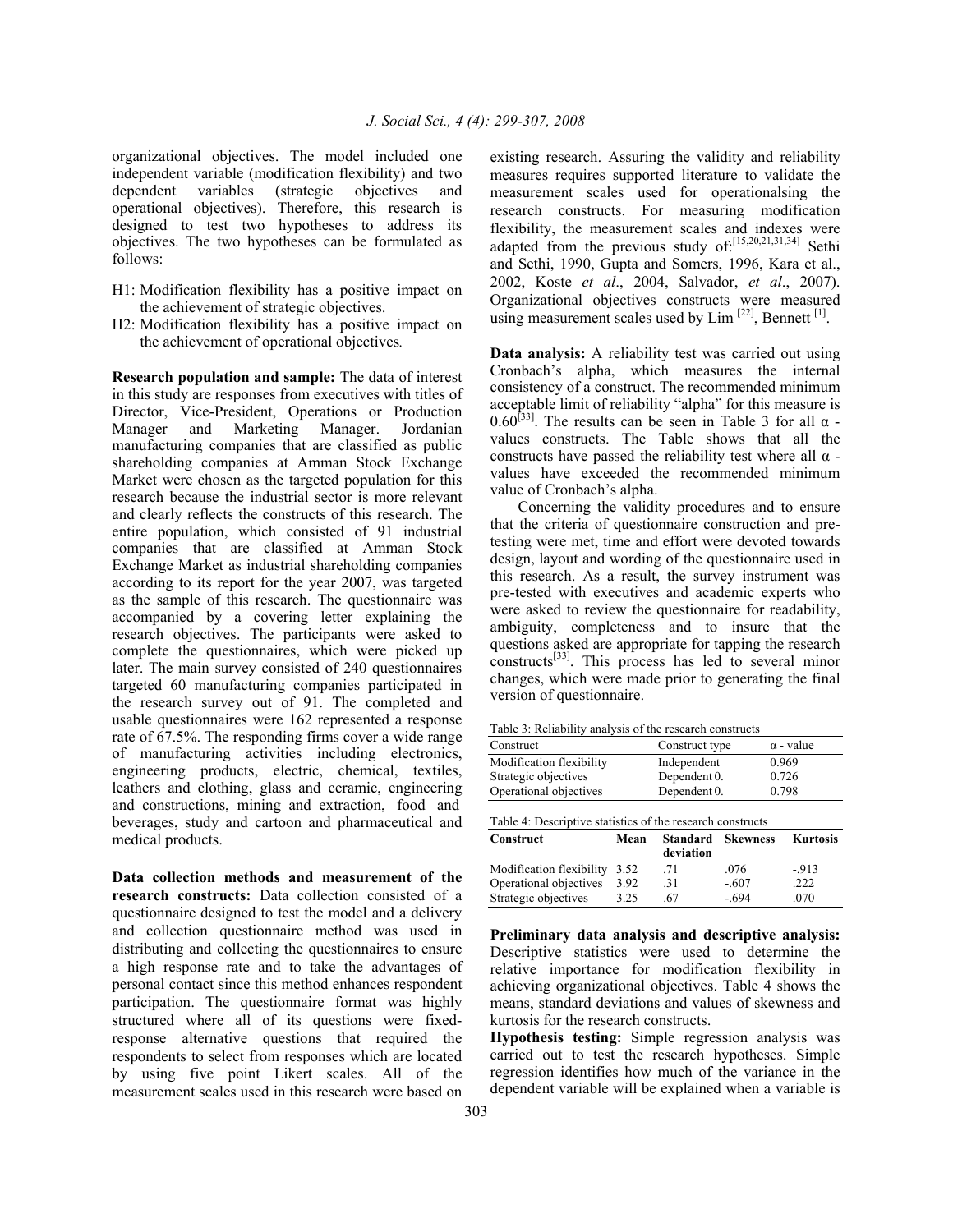able to predict a particular outcome*.* Using simple regression analysis is subject to normality of the data. Therefore, the values of skewness and kurtosis (measures of distribution) for each variable are reported in Table 4 in order to check variables for assumptions of normality. In general a skewness/kurtosis value greater than one indicates a distribution that differs significantly from a normal symmetric distribution  $[16]$ . Skewness and kurtosis values within the range of -1 to +1 indicate an acceptable range. Reviewing the descriptive statistics presented in Table 4 shows that skewness and kurtosis values for all variables fall within the acceptable range which means that the data is normally distributed.

 As indicated in Table 5, the results of F-ratio show that the regression model is significant at  $p < 0.001$ . Fratio is 53.156 and 317.676 for H1 and H2 respectively. Therefore, we can conclude that the regression model predicts strategic objectives construct and operational objectives construct significantly well. In other words, modification flexibility has the ability to predict the outcome variables (dependent variables: strategic objectives construct and operational objectives construct).

#### **RESULTS**

 The results emerged from the data analysis have shown that:

- 1. Jordanian manufacturing companies have successfully and partially achieved their organizational objectives.
- 2. Operational objectives construct is ranked with an average of 3.92 while strategic objectives construct is ranked with an average of 3.25.
- 3. Modification flexibility is weighted with an average of 3.52.
- 4. The coefficient of determination  $R^2$  which predicts the relationship between the independent variable (modification flexibility) and the dependent variables (strategic objectives construct and operational objectives construct) is equal to 0.249 and 0.665 respectively. In other words, this result revealed that: 24.9% of the total variance in the dependent variable (strategic objectives construct) is accounted for by the independent variablemodification flexibility and 66.5% of the total variance in the dependent variable (operational objectives construct) is accounted for by the independent variable-modification flexibility.
- 5. Modification flexibility impacts on achieving each of strategic objectives and operational objectives.

# **DISCUSSION**

 As shown in Table 4, the results of descriptive statistics give us the indication that operational objectives are easier to be achieved compared to strategic objectives. This result can be justified based on the fact that strategic objectives are long term ones and they are associated with a higher degree of uncertainty and therefore, they need more capabilities and flexibility to be achieved**.** Considering the results of hypothesis testing summarized in Table 6**,** the decision was made to accept the research hypotheses (**HI** and **H2**) mentioned again in Table 6. Thus, the hypothesized relationship between modification flexibility and organizational objectives are supported by the results of data analysis. However, the results of hypothesis H1 and H2 are consistent with the literature on operations strategy and manufacturing flexibility. Modification flexibility according to Kara *et al.*, <sup>[20]</sup> is the ability of a process to make functional changes in the product. It is a result of uncertainty as to which particular attributes customers may want. These changes may arise at the beginning of the life cycle for a standardized product or throughout the life cycle for a product that can be customized $[11]$ . It is believed that operational goals are affected by changes associated with product life cycle which is becoming shorter due to the rapid changes in business environment.

Therefore, Narasimhan and  $Das<sup>[24]</sup>$  concluded that modification flexibility should be utilized when coping with changes result from short product life cycle. It was noted that that the coefficient of determination  $R^2$ which explains the total variance in the dependent variable (operational objectives construct) which is equal to 0.665 is higher than the coefficient of determination  $R^2$  which explains the total variance in the dependent variable (strategic objectives construct) which is equal to 0.249. This result means that the modification flexibility construct is correlated with operational objectives construct more than its correlation with strategic objectives construct. This result may be justified since employees are more involved in setting and implementing operational objectives compared to strategic objectives.

 Therefore, the need for modification flexibility is more emphasized when planning operational objectives rather than strategic objectives. However, this result is consistent with the literature; for example, in the study done by Samuelsson *et al.*<sup>[32]</sup>, a gap was found between operational and strategic perspectives at the lower and middle organizational levels: lower management ranked criteria that corresponded to strategic objectives lower than did the middle management. They refer this gap to the lack of incentives for aligning with the strategic objectives. If there were no incentives, lower managers tended to prioritize operational criteria.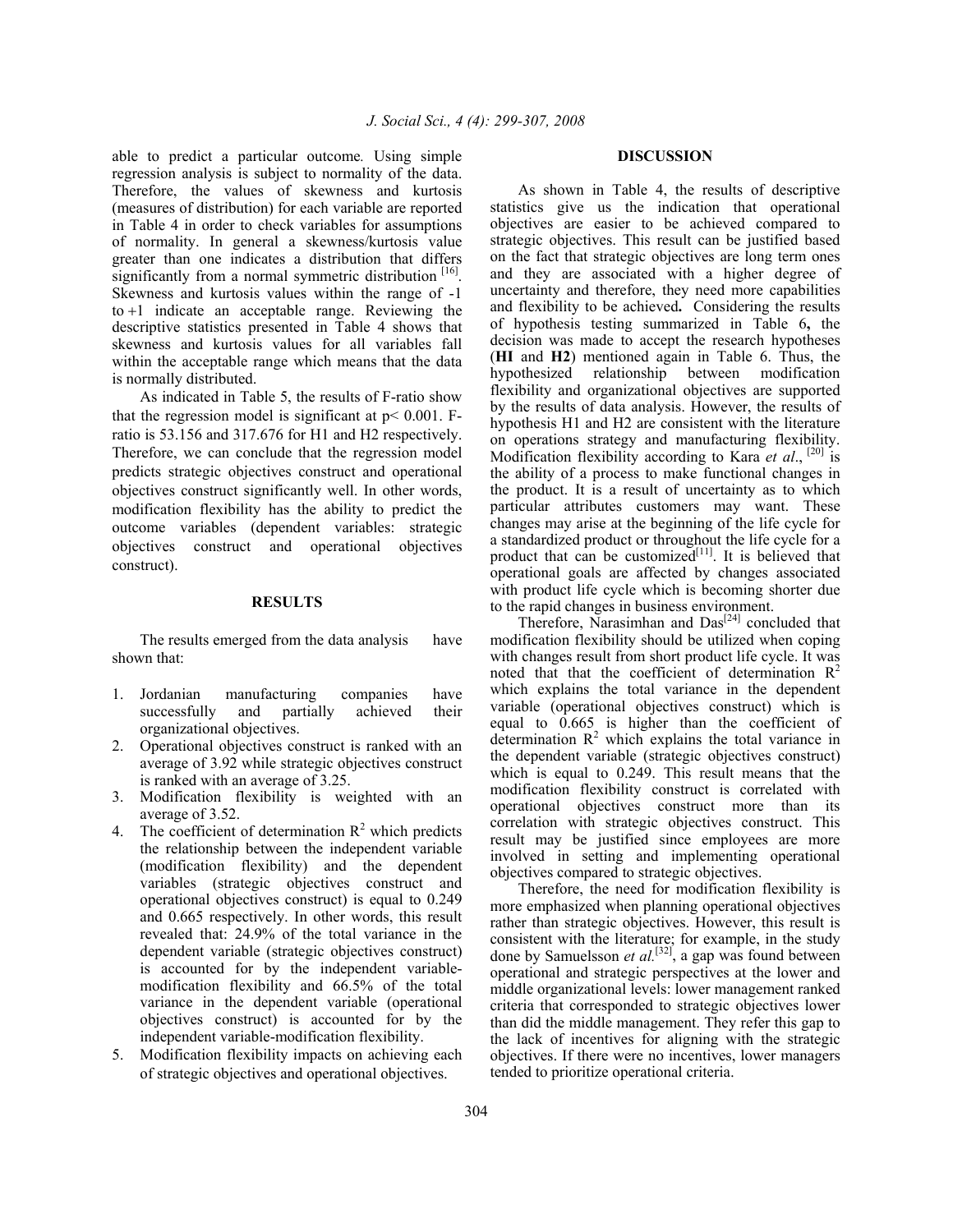| Table 5: Model summary and ANOVA: HI and H2 |            |                |                       |                            |         |       |
|---------------------------------------------|------------|----------------|-----------------------|----------------------------|---------|-------|
|                                             |            |                | Model Summary: H1     |                            |         |       |
| Model                                       | R          | R square       | Adjusted R square     | Std. error of the estimate |         |       |
|                                             | 0.499      | 0.249          | 0.245                 | 1.29452                    |         |       |
|                                             |            |                | <b>ANOVA: H1</b>      |                            |         |       |
| Model                                       |            | Sum of Squares | df                    | Mean square                | F       | Sig.  |
|                                             | Regression | 89.078         |                       | 89.078                     | 53.156  | 0.000 |
|                                             | Residual   | 268.124        | 160                   | 1.676                      |         |       |
|                                             | Total      | 357.202        | 161                   |                            |         |       |
|                                             |            |                | Model Summary: H2     |                            |         |       |
| Model                                       | R          | R square       | Adjusted R square     | Std. error of the estimate |         |       |
|                                             | 0.816      | 0.665          | 0.663                 | 0.86475                    |         |       |
|                                             |            |                | ANOVA: H <sub>2</sub> |                            |         |       |
| Model                                       |            | Sum of squares | df                    | Mean square                | F       | Sig.  |
| 1                                           | Regression | 237.555        |                       | 237.555                    | 317.676 | 0.000 |
|                                             | Residual   | 119.647        | 160                   | 0.748                      |         |       |
|                                             | Total      | 357.202        | 161                   |                            |         |       |
|                                             |            |                |                       |                            |         |       |

## *J. Social Sci., 4 (4): 299-307, 2008*

Table 5: Model summary and ANOVA: H1 and H2

Table 6: Summary of the research hypotheses (H1and H2) and their results

| Hypothesis                                                                                                                | <b>Beta</b> | t-value | Sig   | Comment |
|---------------------------------------------------------------------------------------------------------------------------|-------------|---------|-------|---------|
| H1: Modification<br>Flexibility has a<br>positive impact<br>on the achievement<br>of strategic objectives.                | 0.499       | 7.291   | 0.000 | Accept  |
| H <sub>2</sub> : Modification<br>Flexibility<br>has a positive impact<br>on the achievement of<br>operational objectives. | 0.816       | 17.823  | 0.000 | Accept  |

# **CONCLUSION**

 The overall results of the empirical investigation have supported the research model presented in Fig. 1. The results indicated significant impact of modification flexibility on achieving the operational and strategic objectives. Therefore, this conclusion leads us to believe that modification flexibility should be considered when planning and implementing the organizational objectives of a firm.

**Managerial implications:** The findings of this research have the following practical implications for managers:

- Managers are encouraged to use modification flexibility in planning, setting and achieving the organizational objectives.
- Organizational objectives can be achieved and carried out based on different dimensions of flexibility. Modification flexibility is an important one of them.

• Modification flexibility can be used for managing and planning the operations strategy of a firm in the short and long run.

**Limitations and directions for future research:**  Several limitations in this study should be noted. The study has not taken into consideration the effect of the moderating and intervening variables (such as company size, business unit, organizational structure, industry type) on the relationships between modification flexibility and organizational objectives. In addition, there was a lack of local and regional empirical studies previously conducted in the fields of this study on Jordan or Arab business environments. The sample was also limited to the Jordanian manufacturing companies classified in Amman Stock Exchange Market as public industrial shareholding companies. Thus, it is not representative of global industry and therefore the findings are not generalisable as the research excluded the Jordanian manufacturing companies that are not classified in Amman Stock Exchange Market. These limitations should be viewed as opportunities for future research. This study has made a significant contribution, as it is one of the first attempts that aimed at empirically testing the impact of modification flexibility on organizational objectives. The following directions are suggested for further research:

- Conducting empirical studies about the need for modification flexibility at strategic, operational and tactical levels in a firm.
- Conducting empirical studies about the role of modification flexibility on gaining the competitive advantage of a firm and improving its performance.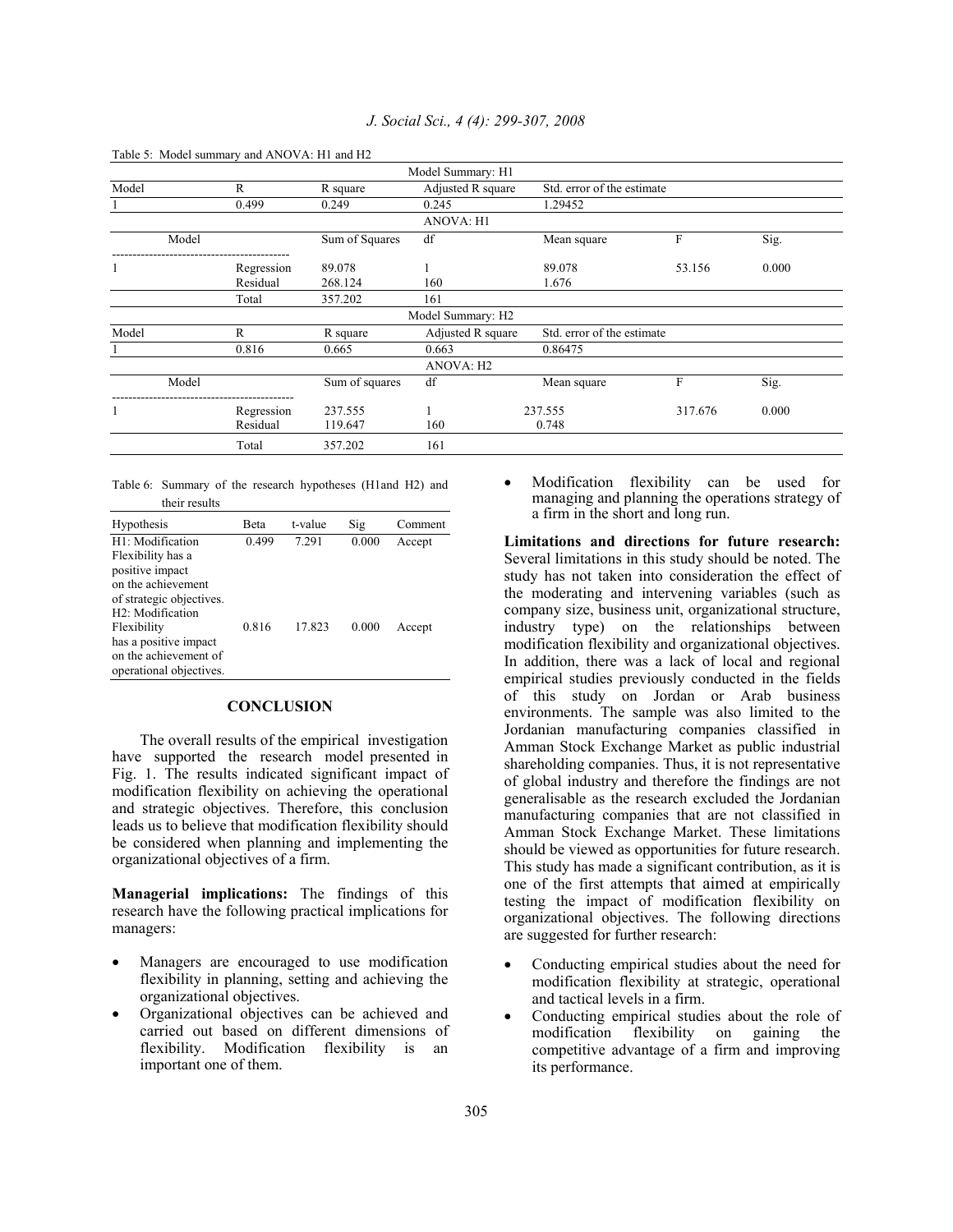Investigating the role of the intervening and moderating variables (i.e. company size, organizational level, industry type) on the relationship between modification flexibility and organizational objectives.

# **REFERENCE**

- 1. Bennett, R., 1999., Corporate Strategy.  $2<sup>nd</sup>$  ed. Pitman Publishing. pp. 19-29. ISBN-0: 0333970047
- 2. Berson, Y. and B., Avolio, 2004. Transformational leadership and the dissemination of organizational goals: A case study of a telecommunication firm., The Leadership Quarterly 15 (5): 625–646. DOI:10.1016/j.leaqua.2004.07.003
- 3. Boyle, T.A., 2006. Towards best management practices for implementing manufacturing flexibility. Journal of Manufacturing Technology Management. 17 (1): 6-21. DOI: 10.1108/17410380610639470
- 4. Buzacott, J.A., 1982. The fundamental of flexibility in manufacturing systems. Proceedings of  $1<sup>st</sup>$  International Conference on FMS, Brighton, pp.13-22. ISSN: 1465-4652
- 5. Cannella, A. A., & Monroe, M. J., 1997, Contrasting perspectives on strategic leaders: Toward a more realistic view of top managers. Journal of Management, 23 (3): 213–238. DOI: 10.1177/014920639702300302
- 6. Chang, S., Lin, R., Chang, F., and Chen, R., 2007. Achieving manufacturing flexibility through entrepreneurial orientation. Industrial Management and Data Systems., 107 (7): 997- 1017. DOI.10.1108/02635570710816711
- 7. Chang, S., Yang C., Cheng H., and Sheu.C., 2003. Manufacturing flexibility and business strategy: An empirical study of small and medium sized firms. International Journal of Production Economics. 83 (1): 13-26. DOI.10.1016/S0925-5273 (02)00263-3
- 8. Chen, I.J., Calantone, R.J., and Chung, C.H., 1992. The marketing-manufacturing interface and manufacturing flexibility. Omega. 20 (4): 431-443. ISSN 0305-0483
- 9. Corrêa, H.L. 1994. Linking flexibility: Uncertainty and Variability in Manufacturing Systems. Ashgate Publishing Co. Aldershot, England. ISBN-10: 1856286207
- 10. De Toni, A., and Tonchia, S., 1998. Manufacturing flexibility: A literature review. International Journal of Production research., 36 (6): 1587-1617.DOI: 10.1080/002075498193183
- 11. Gerwin, D., 1987. An agenda for research on the flexibility of manufacturing processes. International Journal of Operations and Production Management.,  $\overline{7}$  (1): 38-49. DOI.10.1108/eb054784
- 12. Gerwin, D., 1993. Manufacturing flexibility: A strategic perspective. Management Science. 39 (4): 395-410. ISSN:0025-1909
- 13. Gillen, D., 2000. The leadership of learning: The core process of strategy implementation. In P. Flood, T. Dromgoole, S. J. Caroll, & L. Gorman (Eds.), Managing strategy implementation (pp. 138–151). Oxford, UK7 Blackwell. ISBN: 9780631217664
- 14. Gupta, Y.P. and Somers, T.M., 1992. The measurement of manufacturing flexibility. European Journal of Operation Research., 60 (2): 166-182. ISSN 0377-2217
- 15. Gupta, Y.P. and Somers, T.M., 1996. Business strategy, manufacturing flexibility, and organizational performance relationships: A path analysis approach. Production and Operations Management., 5. (3): 204-233. ISSN: 1937-5956
- 16. Hair, J., Anderson, R., Tatham, R. and Black, W., 1998. Multivariate Data Analysis.  $5<sup>th</sup>$  ed., Upper Saddle River, NJ: Prentice-Hall., pp. 35- 86. ISBN: 0-13-930587-4
- 17. Jack, E. and Powers, T., 2006. Managerial perceptions on volume flexible strategies and performance in health care services. Management Research News. 29 (5): 228-241. DOI. 10.1108/01409170610674374
- 18. Jack, E., and Raturi, A., 2002. Source of volume flexibility and their impact on performance. Journal of Operations Management., 20 (5): 519- 548. DOI.10.1016/S0272-6963 (01) 00079-1
- 19. Kara, S. and Kayis, B., 2004. Manufacturing flexibility and variability: an overview. Journal of Manufacturing Technology Management. 15 (6):466-478. DOI.10.1108/17410380410547870
- 20. Kara, S., Kayis, B., and O'Kane S., 2002. The role of human factors in flexibility management: a survey. Human Factors and Ergonomics in Manufacturing.12(1):75-119.DOI.10.1002/hfm.10004
- 21. Koste, L., Malhotra, M., and Sharma, S., 2004. Measuring dimensions of manufacturing flexibility. Journal of Operations Management., 22(2):171–196. DOI.10.1016/j.jom.2004.01.001
- 22. Lim, S.H., 1987. Flexible manufacturing systems and manufacturing flexibility in the United Kingdom. International Journal of Operations and Production Management., 7 (6): 44-54. DOI.10.1108/eb054807